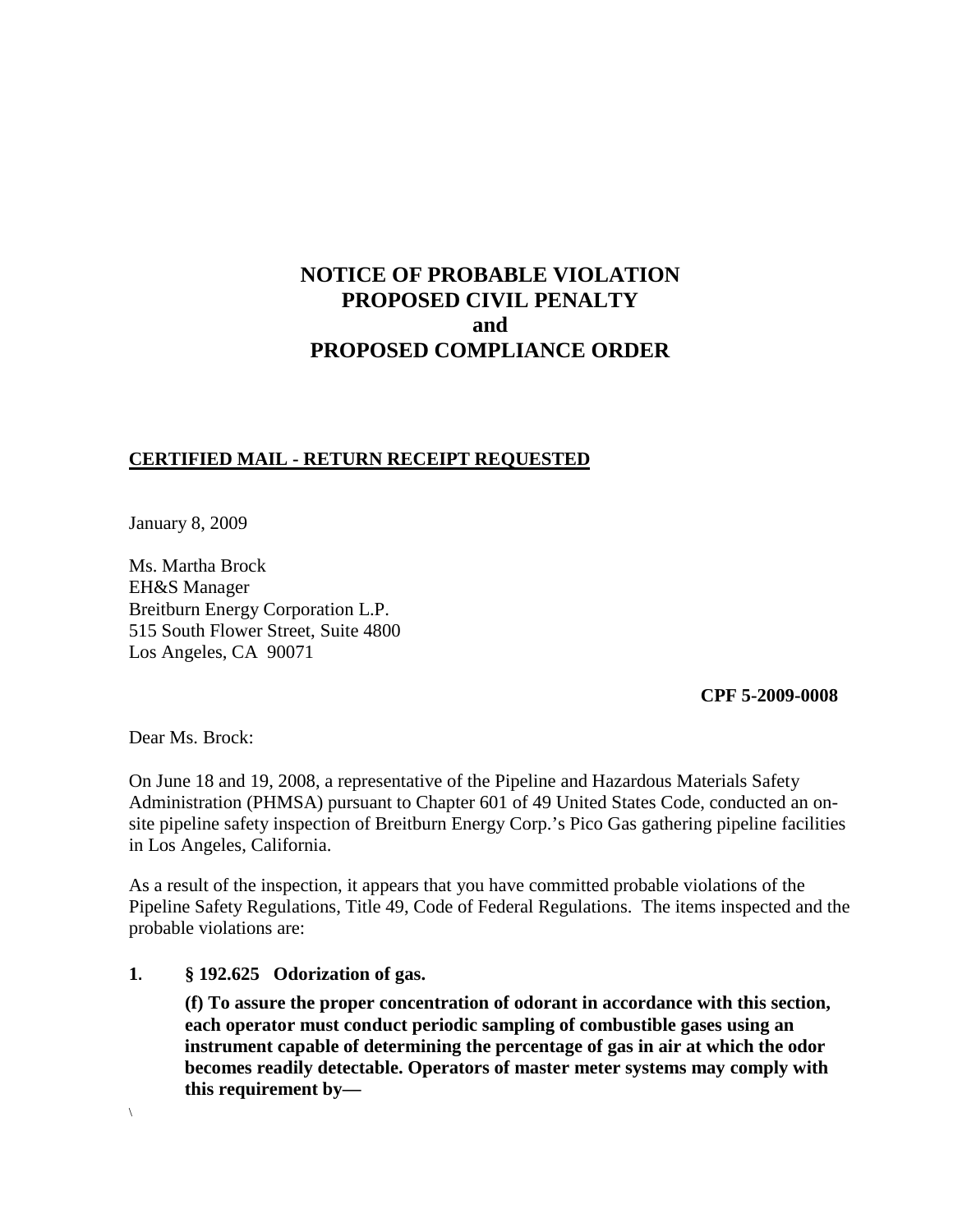## **(2) Conducting periodic "sniff" tests at the extremities of the system to confirm that the gas contains odorant.**

Breitburn odorizes its gas at the West Pico production site but did not conduct periodic sampling of combustible gases using as instrument capable of determining the percentage of gas in air at which odor becomes readily detectable. Breitburn could not produce documentation to demonstrate that the gas has the proper concentration of odorant and that the line has been periodically sniff tested. If Breitburn elects to odorize its gas, then it needs to provide documentation of odorant concentration as well and periodically sniff test the line.

## **2. §192.706 Transmission Lines, Leakage Survey**

**Leakage surveys of a transmission line must be conducted at intervals not exceeding 15 months, but at least once each calendar year. However, in the case of a transmission line which transports gas in conformity with §192.625 without an odor or odorant, leakage surveys using leak detector equipment must be conducted-**

## **(b) In Class 4 locations, at intervals not exceeding 4 1/2 months, but at least four times each calendar year.**

Breitburn did not conduct a leakage survey in the last three calendar years. Per §192.706, when the pipeline is located in Class 4 location, the operator must conduct a leakage survey at least 4 times each calendar year and at intervals not exceeding 4½ months. The entire line is located in a Class 4 location.

#### **3. §192.745 Valve maintenance: Transmission lines.**

## **(a) Each transmission line valve that might be required during any emergency must be inspected and partially operated at intervals not exceeding 15 months, but at least once each calendar year.**

Breitburn did not inspect the mainline bock valves on its sales line for the last three calendar years. Each transmission mainline block valve that may be required during any emergency must be inspected at least once each calendar year not exceeding 15 months.

#### Proposed Civil Penalty

Under 49 United States Code, § 60122, you are subject to a civil penalty not to exceed \$100,000 for each violation for each day the violation persists up to a maximum of \$1,000,000 for any related series of violations. The Compliance Officer has reviewed the circumstances and supporting documentation involved in the above probable violations and has recommended that you be preliminarily assessed a civil penalty of \$98,800.00.00 as follows: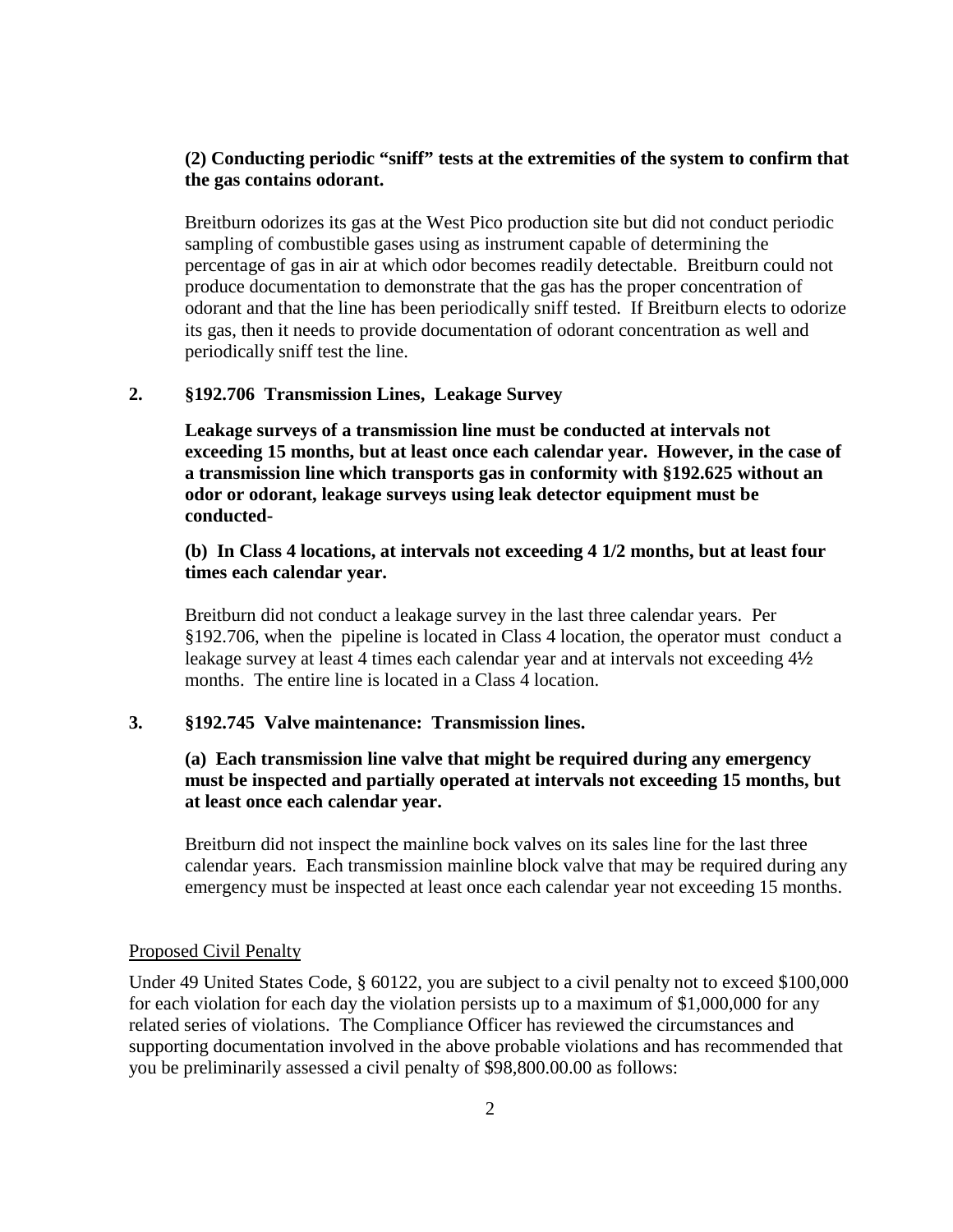| Item number | <b>PENALTY</b> |
|-------------|----------------|
|             | \$28,800.00    |
|             | \$35,000.00    |
| 3           | \$35,000.00    |

### Proposed Compliance Order

With respect to items 1, 2, and 3, pursuant to 49 United States Code § 60118, the Pipeline and Hazardous Materials Safety Administration proposes to issue a Compliance Order to Breitburn Energy Corporation. Please refer to the *Proposed Compliance Order*, which is enclosed and made a part of this Notice.

### Response to this Notice

Enclosed as part of this Notice is a document entitled *Response Options for Pipeline Operators in Compliance Proceedings*. Please refer to this document and note the response options. Be advised that all material you submit in response to this enforcement action is subject to being made publicly available. If you believe that any portion of your responsive material qualifies for confidential treatment under 5 U.S.C. 552(b), along with the complete original document you must provide a second copy of the document with the portions you believe qualify for confidential treatment redacted and an explanation of why you believe the redacted information qualifies for confidential treatment under 5 U.S.C. 552(b). If you do not respond within 30 days of receipt of this Notice, this constitutes a waiver of your right to contest the allegations in this Notice and authorizes the Associate Administrator for Pipeline Safety to find facts as alleged in this Notice without further notice to you and to issue a Final Order.

In your correspondence on this matter, please refer to **CPF 5-2009-0008** and for each document you submit, please provide a copy in electronic format whenever possible.

Sincerely,

Chris Hoidal Director, Western Region Pipeline and Hazardous Materials Safety Administration

cc: PHP-60 Compliance Registry PHP-500 H. Monfared (#120785)

Enclosures: *Proposed Compliance Order Response Options for Pipeline Operators in Compliance Proceedings*